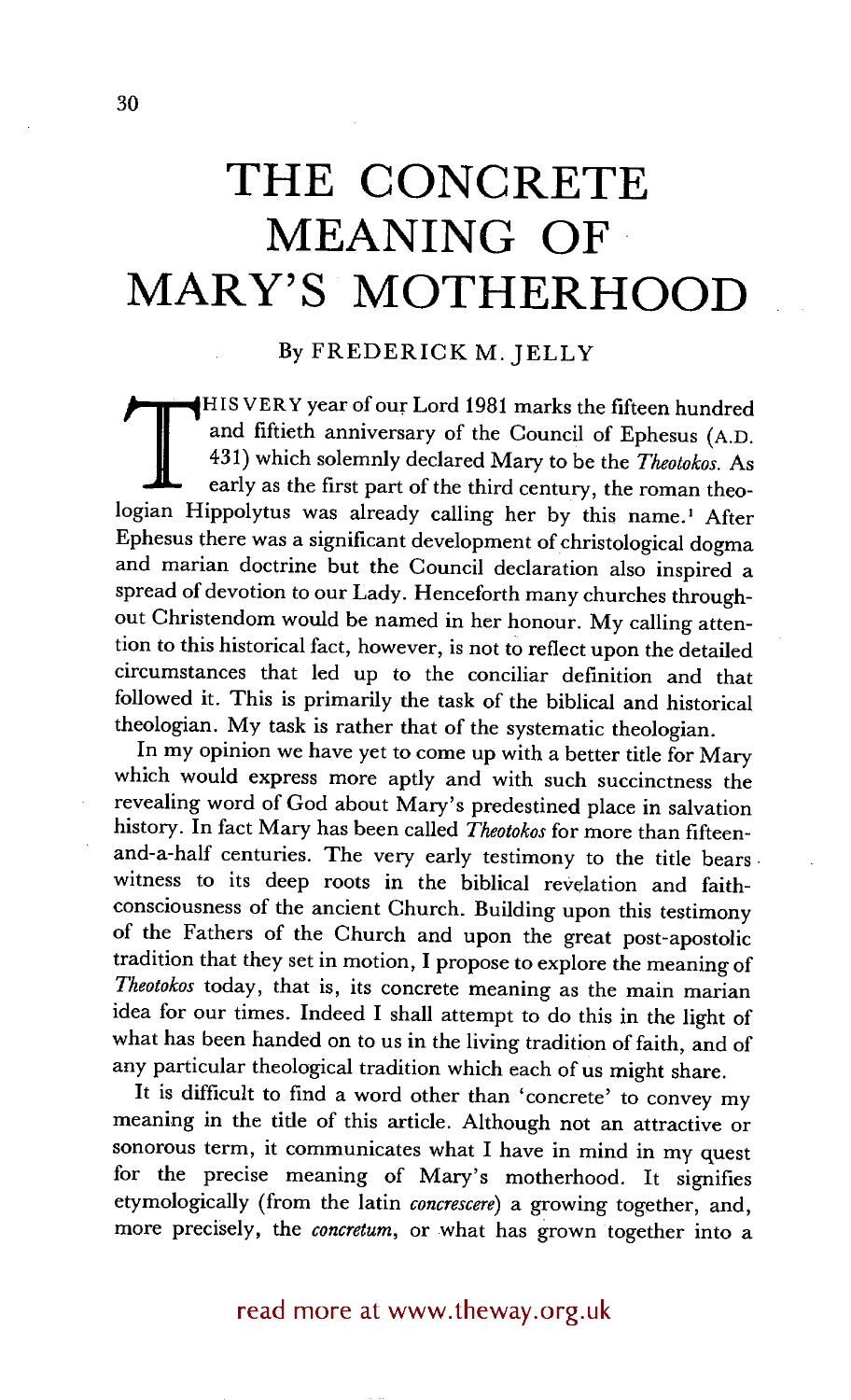solid, stable unit. At the same time, a concrete expression of reality does not unify or solidify several elements at the expense of individuality and Uniqueness, as does an abstraction. This is not to deny the validity of, and even the necessity for, abstract concepts and terms in our reflections upon reality, including the revealed realities of our faith. This is an essential component in any realistic theory of knowledge. Rather it is a gentle reminder of the temptation to indulge in abstraction, that is, the confusion of our concepts with the real order of things. It is reminiscent of the reply given by the great theologian of our time, Karl Rahner, when asked why he thought a decline had taken place in marian devotion: '... the special temptation that affects Christians today, Catholics and Protestants alike, is the temptation to turn the central truths of the faith into abstractions, and abstractions have no need of mothers'.<sup>2</sup>

The holy and learned genius behind the use of the concrete term *Theotokos* to express the mystery of Mary's motherhood, has indeed come to us through the direction of her Son's Holy Spirit. In the living tradition of the Church, that of faith, worship, and christian experience in general, it developed dynamically as a *concretum,* or growing together of trajectories from the plurality of New Testament christologies which formed the foundation in revelation for the solemn teaching at Ephesus:<sup>3</sup>

For it was not that he was first born of the holy Virgin as an ordinary man and then the Word descended on this man: on the contrary, united from the womb itself he is said to have undergone birth according to the flesh, thus appropriating for himself the birth of his own flesh.  $\ldots$  And so (the holy Fathers) have not hesitated to call the holy Virgin *Theotokos .... 4* 

Thus the conciliar fathers were able to concretize the conception and pre-existence christologies from the New Testament revelation, and to express in a marvellous manner -- in *one* word -- the mystery of the Incarnation, of the Word made flesh *ab initio* (from the very first instant of his conception) in the womb of the Virgin Mary. *Theotokos,*  therefore, truly brings together or makes concrete the paradox of the mystery of Christ  $-$  of the wedding without admixture of divinity and humanity in the person of the Word within the virginal womb of Mary. This in no wise is intended to disparage the good abstractions, which have arisen in the tradition to express the mystery, such as the divine maternity or the motherhood of God. Our reflection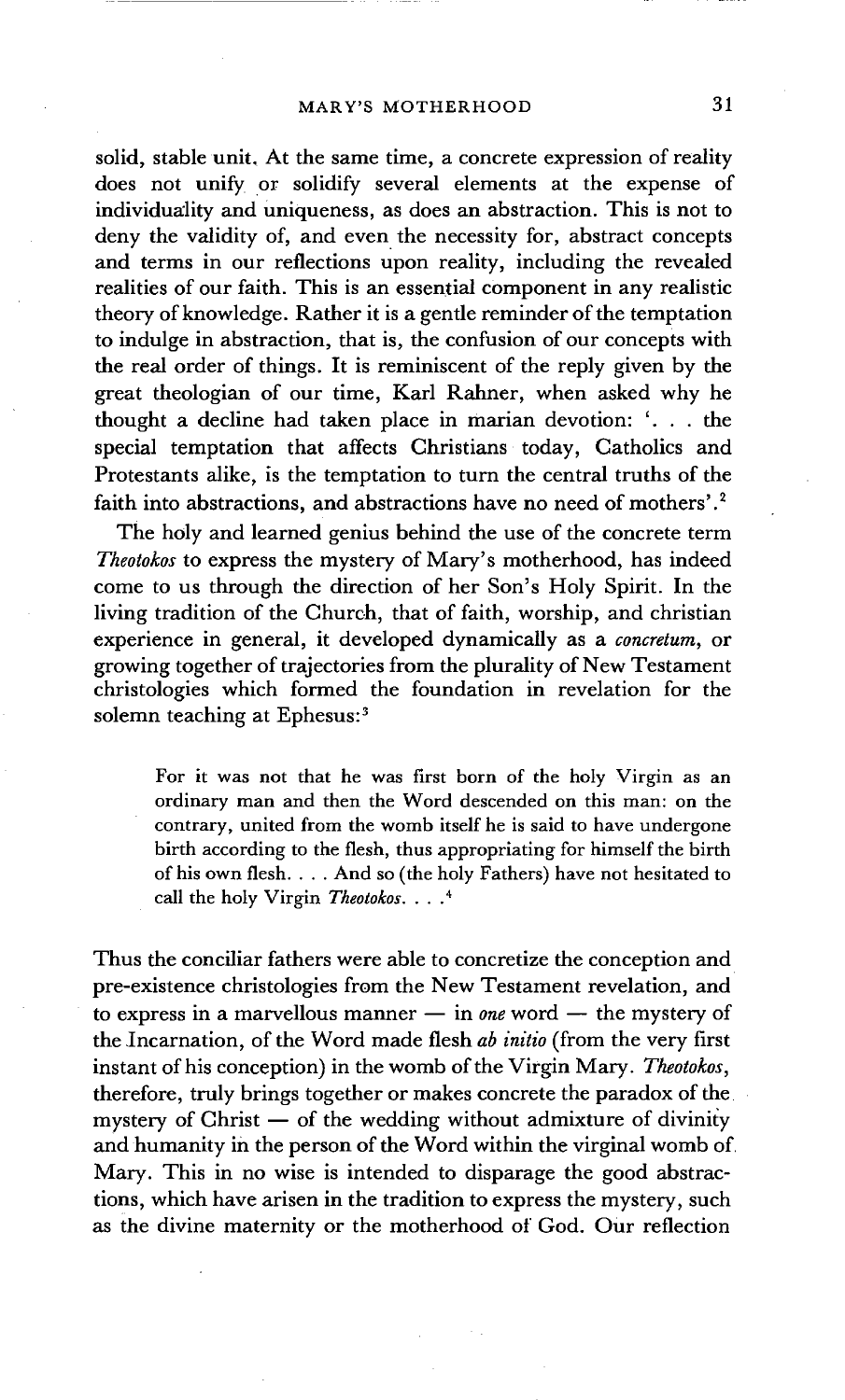upon the term *Theotokos* (God-bearer or Bringer-forth-of-God), however, does reiterate the need to return to the roots of our faith in the concrete categories of biblical revelation and salvation history to test the validity of our abstractions and to proceed from our partial analytical consideration of the mystery towards a more synthetic and concrete contemplation of the revealed truth.

*Theotokos,* I should like to submit is the term that, properly interpreted in its historical context, that is both in its biblical roots and its impact upon the tradition, is the single word best suited to connote a more profound theological understanding of the concrete meaning of Mary's motherhood today. On the one hand, it helps us to avoid a rationalistic abstraction which can reduce one aspect of the mystery to the status of primary principle, whence all the other marian truths might be logically deduced. Of this type of reductionism, René Laurentin wisely counsels:

It is very important that marian theology should become more aware of the purely relative nature of its principles of systematization, of their limits, of their sub-ordination to the sources, and of the transcendence of God's thought. Even if it is, of necessity, an exercise of the intelligence and rightly has a rational aspect, theology, nevertheless, cannot be detached from the order of analogy and mystery; it is inadequate by its very nature, and must therefore, beware of the temptation to rationalism. 5

While this form of reductionism  $-$  that is reducing the realities of our faith to abstractions - may be done in 'good faith', it can apparently lead to secularistic and even atheistic forms of reductionism and its inadequacies may be perceived in that it fails to render revelation intelligible to our contemporaries. On the other hand, *Theotokos* would seem to be well endowed to enlighten and inspire us to proceed from abstract analyses towards concrete syntheses, in our contemplation of the mystery of Mary's motherhood today. For, while denoting the very centre of that mystery which is her unique relationship to Christ, it still connotes the other aspects of the marian mystery. René Laurentin writes along these lines about the avoidance of an unnecessary proliferation of marian privileges, while at the same time concentrating upon the dogma of the *Theotokos* without impoverishing our mariological concepts:

Should not the solution be sought . . . in the acquiring of a deeper understanding of these formulae which, like all dogmatic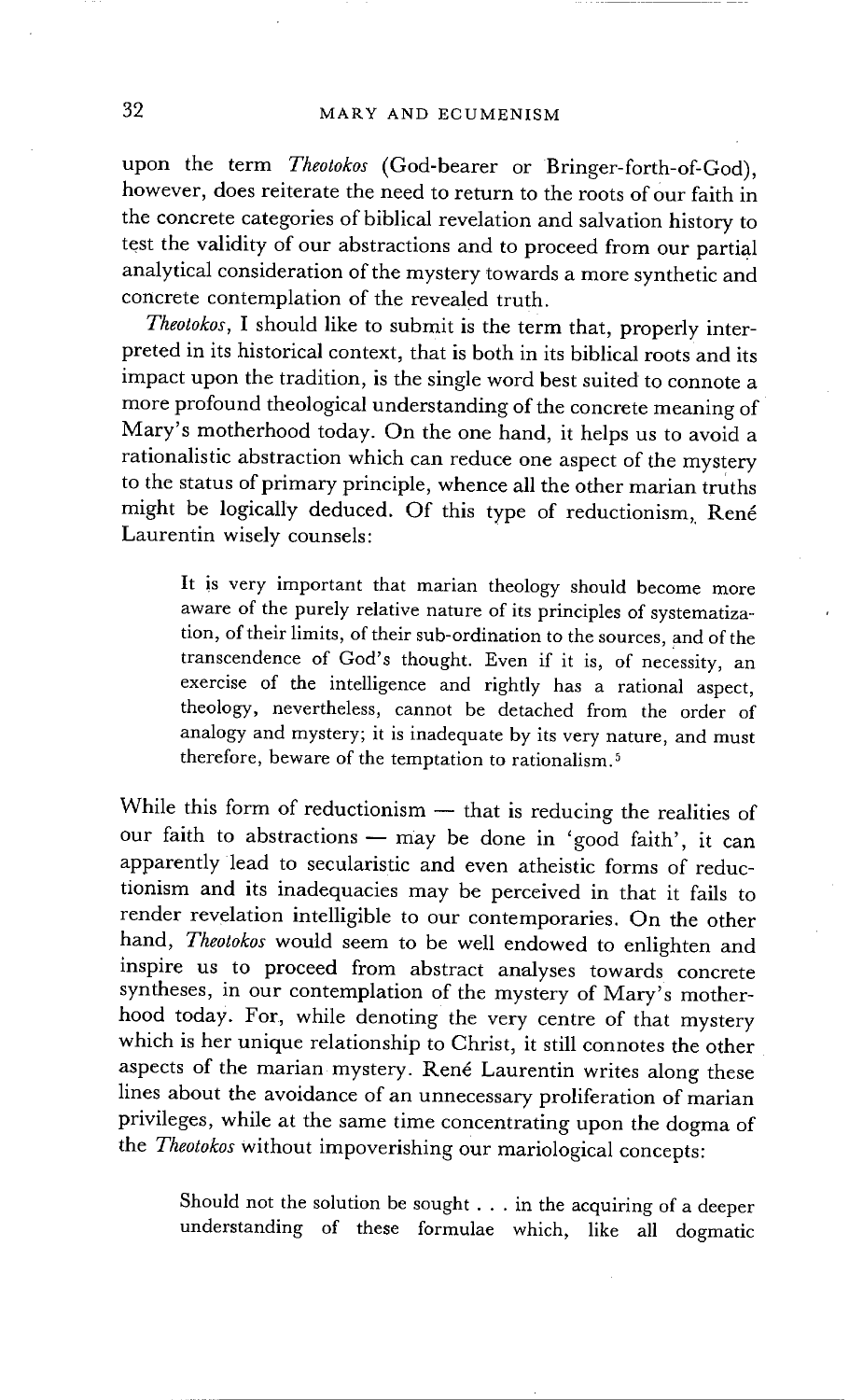definitions, are of set purpose limited in their scope? Should not our task be to discover their full import by means of a thoroughgoing evaluation of the sources of faith? Should we not try to find out what is meant by their mutual relationships and the wealth of doctrine they each contain? This is intuitively and fundamentally the position of the Eastern Churches. For them *Theotokos* is enough. Sometimes, even, they seem to think that the additions made to this by the Latins have done nothing but diminish Mary's true stature. It would be a mistake to imagine that they reduce her to her simplest expression. What they are doing is seeing her at her highest; there they pitch their tent. The best representatives of this tradition never seem to lose sight of the fact that Mary's virginity, conception in holiness and assumption, as well as her present relationship with mankind are precisely the virginity, sanctity, conception and assumption of the *Theotokos,* or in other words, a particularly privileged illustration of the mystery of the redemptive Incarnation. However, let us not exaggerate. I am not arguing here for a mistrust of formulae, or for an impoverishment of concepts. There is no need for us to be ashamed of our Latin passion for explicit analyses. Nevertheless, do let us see these formulae, always, in their most essential, most theological, most christological light, the light that shines in the word *Theotokos. 6* 

And so we are now prepared to turn our attention more directly to the matter at hand, the concrete meaning of Mary's motherhood today, which is really the same as the perennial quest for the main marian idea or the fundamental principle of a systematic mariology. It poses a most proper question that has more often than not been awarded very improper and highly improbable answers. Without intending to settle the question, let us say that I wish to provide one possible solution to stimulate discussion and set up certain parameters around the problem.

## *The christocentric and ecclesio-typical characteristics of Theotokos*

The most important step in the process of arriving at the formulation of the central concept about Mary is to ascertain which truth about her sheds the greatest light upon the mystery of her Son (christoeentric) as well as upon the mystery of his Church (ecclesiotypical). Both of these characteristics, as well as their intimate relationship in the mystery of Mary's motherhood of God incarnate, are clearly and crisply expressed by chapter eight of *Lumen Gentium,*  the marian teaching of Vatican II's dogmatic constitution on the Church: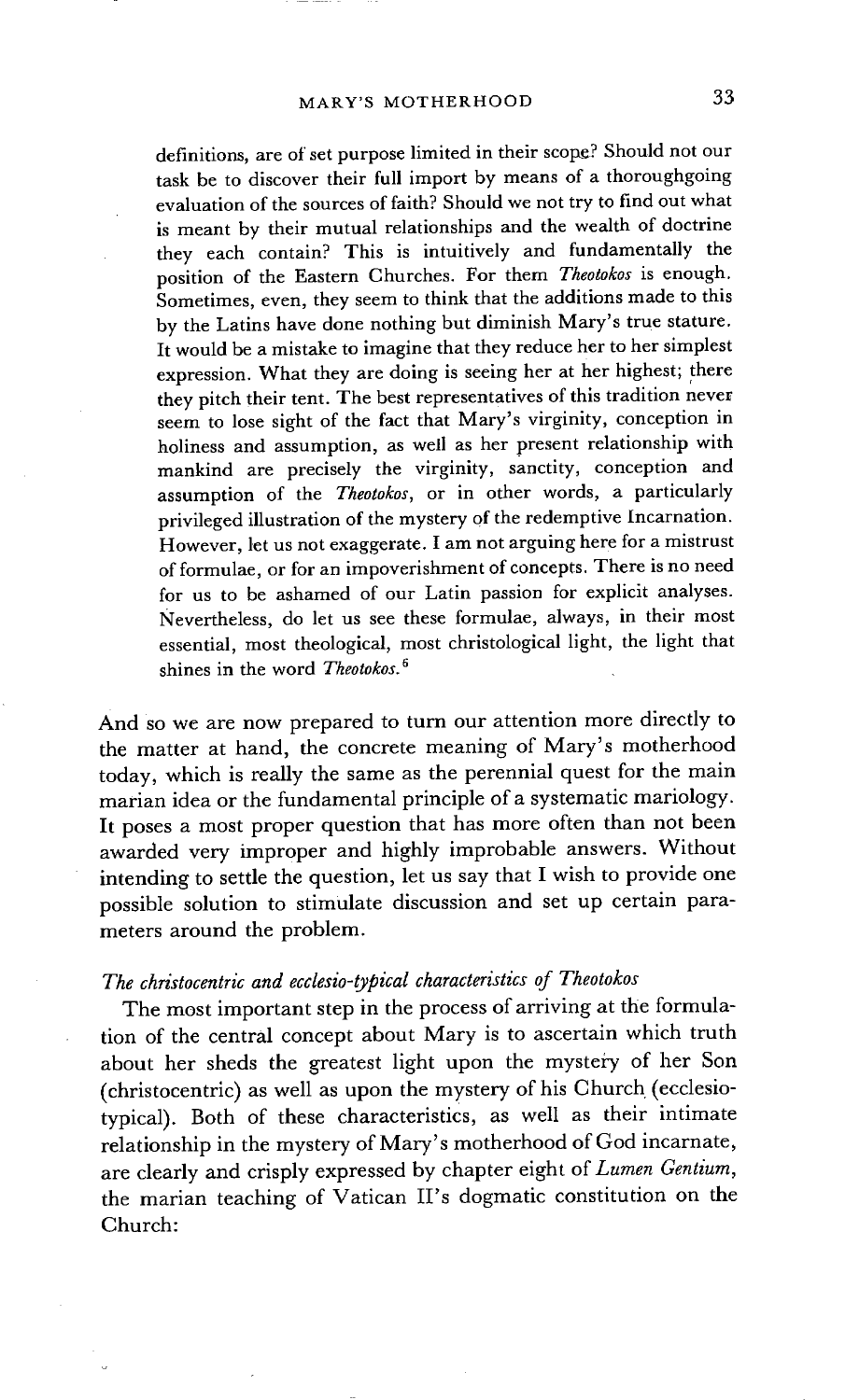#### 34 MARY AND ECUMENISM

By reason of the gift and role of her divine motherhood, by which she is united with her Son, the Redeemer, and with her unique graces and functions, the blessed Virgin is also intimately united with the Church. As St Ambrose taught, the mother of God is a type of the Church in the order of faith, charity and perfect union with Christ. For in the mystery of the Church, which is itself rightly called mother and virgin, the blessed Virgin stands out in eminent and singular fashion as exemplar both of virgin and mother. Through her faith and obedience she gave birth on earth to the very Son of the Father, not through the knowledge of man but by the overshadowing of the Holy Spirit, in the manner of a new Eve who placed her faith, not in the serpent of old but in God's messenger without wavering in doubt. The Son whom she brought forth is he whom God placed as the first born among many brethren (Rom 8,29), that is, the faithful, in whose generation and formation she co-operates with a mother's love. 7

This marian doctrine of the most recent ecumenical council makes very clear both the aspects of Mary's motherhood that are centred upon Christ and those that focus upon his redeemed-redeeming body, the Church. The *Theotokos* is, always was, and ever shall be essentially and primarily a christological dogma. This does not mean that it fails to predicate any truth content about Mary, but does emphasize the important point that it does so totally in relation to her Son who is at the very centre of our christian faith. At the same time, in the faith-understanding of the ancient Church the *Theotokos*  was never disassociated from her special relationship with the Church. Cardinal Newman, after his prayerful and scholarly meditation upon the witness of the patristic period, summed it up beautifully when he preached: 'her glories are not only for the sake of her Son; they are for our sakes too' .8 They are for the sake of Christ and of his Church.

In their Pastoral Letter on Mary issued on 21 November 1973, the american bishops taught; 'The Church saw herself symbolized in the Virgin Mary'.<sup>9</sup> The new Eve image, which reflects the most ancient meditation of the Church on Mary after the scriptures, was also attributed to the Church herself. Mary, as the archetype of the Church, was never far from the mind of the Fathers. They contemplated in her grace-filled reception of the Word of God and in her generous response of faith and loving obedience to redemption, the model *par excellence* "of what it means to be a christian disciple, a member of the Church. And so we have the common patristic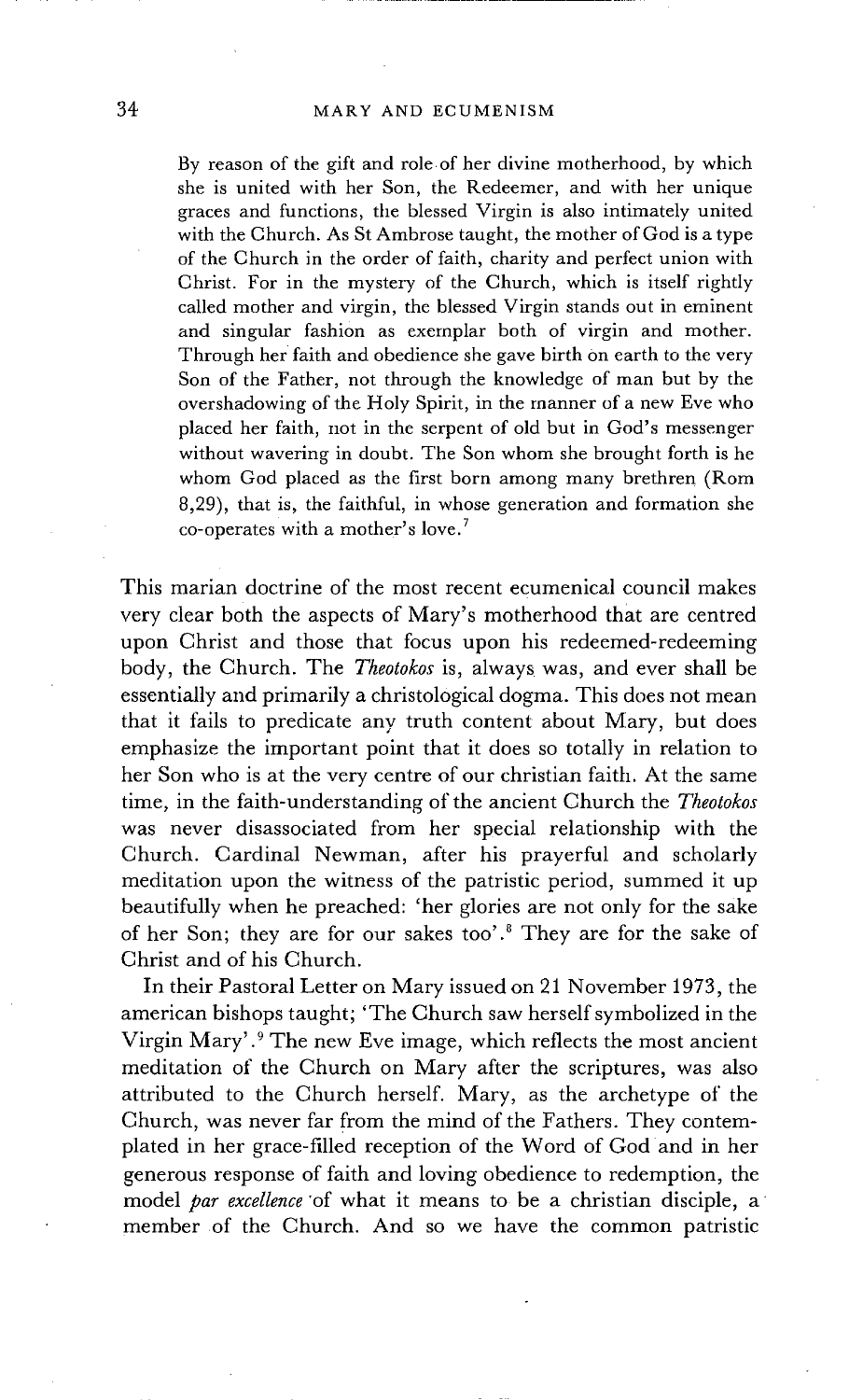patrimony about Mary's conceiving Christ *in corde priusquam in carne*  or *in mente priusquam in ventre,* that is, she bore Christ spiritually in her heart and mind even before doing so physically in the flesh and in her womb. This particularly points to the fact that the spiritual aspects of her motherhood of Christ were never separated by an artificial abstraction from the physical aspects, nor was her motherhood of the Lord divided against that of her spiritual maternity over all the faithful as the prototype of the whole Church.

From an address delivered by Archimandrite Kallistos Ware to our Ecumenical Society of the Blessed Virgin Mary in 1969, we read the following comments upon the connection between her motherhood of Christ and her openness to God's word:

This insistence upon the freedom of Mary's response is clearly evident in the selection of the gospel reading at feasts in her honour (8 September, 1 and 22 October, 21 November, 8 July, 15 August, Saturday of the *Akathist).* The story of the woman in the crowd is read: 'A certain woman in the company lifted up her voice, and said unto him, blessed is the womb that bore thee, and the breasts which thou hast sucked. But he said, yea rather blessed are they that hear the word of God and keep it' (Lk 11,27-28). At first sight these must appear strange words to choose for the testival of the blessed Virgin, since seemingly they imply that no special veneration is due to her as Christ's mother. But our Lord, so far from slighting her in his answer, is in reality indicating where the true glory of her divine motherhood is to be found. The woman in the crowd referred to the physical fact: Christ directed attention to the spiritual attitude which underlay that physical fact, and without which the physical fact would not have been possible. 'Blessed are they that hear the word of God and keep it': Mary is blessed because she heard the word of God and kept it when the Archangel spoke to her at the Annunciation, for if she had not first heard the word and been obedient to it, she would never have borne the Saviour in her womb or nursed him at her breast.<sup>10</sup>

This churchman and theologian of the orthodox tradition continues his reflection in the same context by calling attention to the fact that Mary's prompt and loving obedience to God's word was manifested throughout her spiritual pilgrimage of faith in this life as is indicated by St Luke: 'Mary kept all these things, and pondered them in her heart' (2,19), and 'but his mother kept all these sayings in her heart'  $(2,51)$ .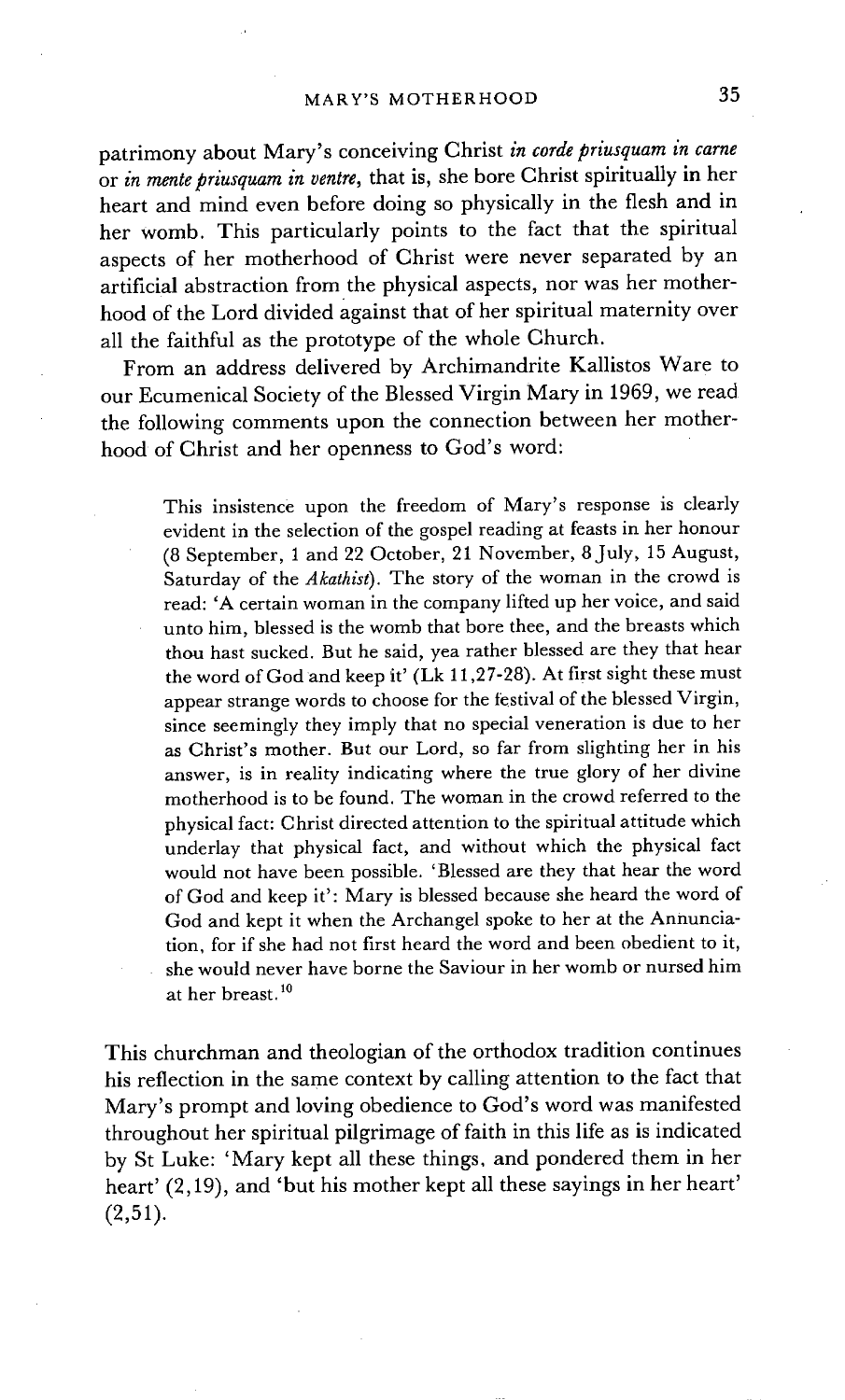#### 36 MARY AND ECUMENISM

For further testimony of this truth about the intrinsic connection between Mary's motherhood of the Lord and her call to discipleship, let us listen to another voice in our christian tradition. Bishop Jeremy Taylor (1613-67), one of the seventeenth-century anglican divines, at least insinuates it nicely in his inspiring 'prayer for grace to follow her example':

O eternal and almighty God, who didst send thy holy angel in embassy to the blessed Virgin Mother of our Lord, to manifest the actuating of thine eternal purpose of the redemption of mankind by the incarnation of thine eternal Son; put me, by the assistances of thy divine grace, into such holy dispositions, that I may never impede the event and effect of those mercies which in the counsels of thy predestination thou didst design for me. Give me a promptness to obey thee to the degree and semblance of angelic alacrity; give me holy purity and piety, prudence and modesty, like those excellencies which thou didst create in the ever-blessed Virgin, the mother of God; grant that my employment may be always holy, unmixed with worldly affections, that I may converse with angels, entertain the holy Jesus, conceive him in my soul, nourish him with the expresses of most innocent and holy affections, and bring him forth and publish him in a life of piety and obedience, that he may dwell in me forever, and I may for ever dwell in him, in the house of eternal pleasures and glories, world without end.<sup>11</sup>

The christocentric and ecclesio-typical characteristics of *Theotokos,*  and of contemporary marian doctrine and devotion generally, are mutually complementary and cannot really be in conflict.<sup>12</sup> For how can Mary be related to Christ without simultaneously being intimately associated with the ecclesial body that he received through his redemptive activity? At the same time, how can she be the Archetype of the Church unless her unique relationship with Christ becomes the exemplar for the Church's own share in his redeeming work? Consequently, to concentrate upon the ecclesio-typical aspects of the *Theotokos* should not distort its basic christocentric character and vice versa. The theological stage is now set for proposing my opinion regarding the fundamental principle of a systematic mariology.

#### *The main marian idea*

Theologians today are more inclined to include the Mary-Church analogy within the main marian idea of fundamental principle of mariology. In so doing, they avoid the extreme of identifying the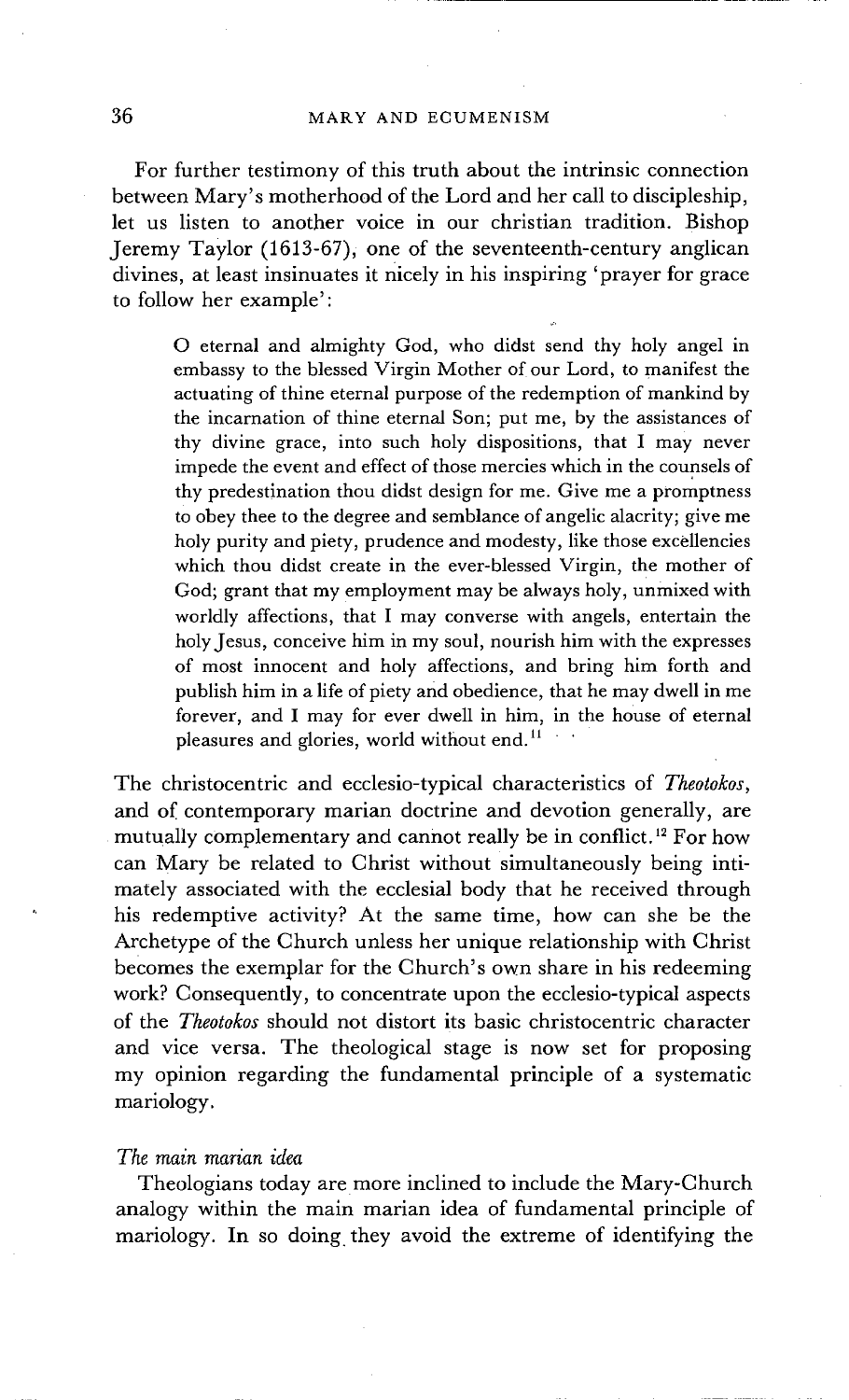'divine maternity' as the central mariological principle in such a way as to make it an artificial abstraction of biological motherhood isolated from Mary's conception in holiness, virginity, and role in redemption. This interpretation does not do justice to any experience of human maternity, let alone to the motherhood of God incarnate. For to conceive and bear a child is essentially a human action and not an expression merely of the vegetative-reproductive and animal-sexual dimensions of a woman's nature. St Thomas Aquinas, while awarding centrality to Mary's true motherhood of God, personalized the relationship most profoundly by showing that human maternity terminates in the person conceived and born of a woman. In the case of Mary's child, the person conceived in her womb and born of her flesh is the second person of the blessed Trinity, the Son of God incarnate. And so she is truly the *Theotokos*  since the relationship of her motherhood terminates in a divine person.13 Along with this realistic interpretation of the mystery of Mary's divine maternity by analogy with human motherhood, the Angelic Doctor, following the footsteps of St Bernard of Clairvaux, attributes to Mary's free consent at the Annunciation its proper spiritual significance, thus emphasizing the christocentric and 'ecclesio-typical' aspects of her motherhood. 14 This approach avoids the opposite extreme of making the main marian idea that of Mary as the archetype of the Church. This does not take sufficient account of the centrality of her unique calling to be the *Theotokos.* Such an extreme is apparently another form of abstraction in not allowing the concrete meaning of Mary's motherhood to connote the 'ecclesio-typical' emphasis.

Edward Schillebeeckx seems to propose a mediating position when he states:

Her concrete motherhood with regard to Christ, the redeeming God-man, freely accepted in faith -- her fully committed divine  $motherhood$  -- this is both the key to a full understanding of the marian mystery and the basic mariological principle, which is concretely identical with Mary's objectively and subjectively unique state of being redeemed.<sup>15</sup>

His thesis includes both the christocentric (Mary's 'fully committed divine motherhood') and the 'ecclesio-typical' (her 'objectively and subjectively unique state of being redeemed') within the single organic principle as the main marian idea. Mary's unique vocation in salvation history to be the *Theotokos* must be contemplated in close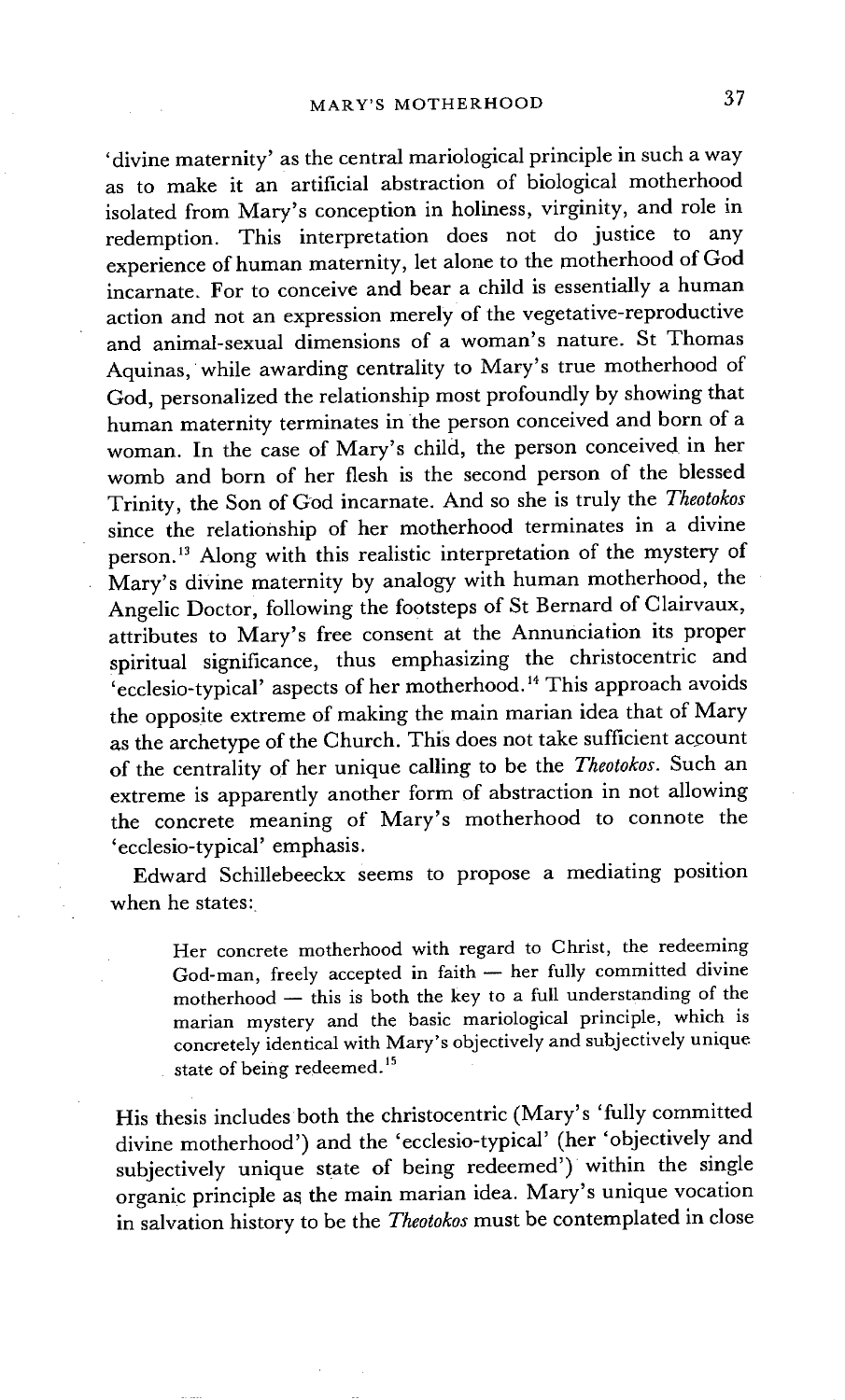connection with the gifts that reveal her calling to be the archetype of the Church. As the first fruits of her Son's redemption, Mary is uniquely redeemed *objectively* (the Immaculate Conception). In responding with complete openness to God's word at the Annunciation and the various events of her pilgrimage of faith throughout her spiritual odyssey, she is uniquely redeemed *subjectively.* Having welcomed the Redeemer into her own life in appropriating the gift of his redemptive love, Mary, at the same time, co-operated maternally in Christ's objective redemption of the human race. While Christ alone is our Redeemer, her 'fully committed divine motherhood' has bestowed upon her graced and free act of identification with his objective redemption, a truly redemptive meaning and value for all the members of his redeemed-redeeming body the Church.

The concrete meaning of Mary's motherhood which is both bridal and virginal, has also rich 'ecclesio-typical significance'.<sup>16</sup> Her relationship as spiritual bride of the Redeemer is based both upon the vocal *fiat* of her free consent to the wedding of divinity and humanity at the Annunciation and upon her *silent fiat* at the foot of the cross, where her compassion freely accepted the fruits of her Son's sacrifice for herself and his whole Church. Mary's bridal motherhood must also be virginal since, had she been made fruitful by man's power instead of the breath of the Holy Spirit, her bridal relationship with the *Logos* incarnate would have been obscured. Likewise her perpetual virginity typifies complete commitment and continous fidelity to Christ and his mission. Mary, then, is the archetype of the Church and also the bridal and virginal mother of Christ and, so called, to be constantly faithful to his word and to share his life of redeeming love with all.

As bridal and virginal mothers, both Mary and the Church are intimately related to the Holy Spirit. As Cardinal Suenens has so often brought out in many magnificent ways, their spiritual fecundity is the fruit of a continuous Pentecost, the abiding presence and activity of our risen Lord's Spirit. Among the redeemed people of God, Mary is the masterpiece of the new creation in her son's Holy Spirit who uniquely touched Mary and fashioned her to be the *Theotokos* and perfect disciple of Christ. In contemplating., the concrete meaning of Mary's motherhood, the archetype of her own mystery, the Church comes to believe more firmly that the Spirit touches each one of her members in order to actualize what is best in the personality of each, for the sake of building up the whole body of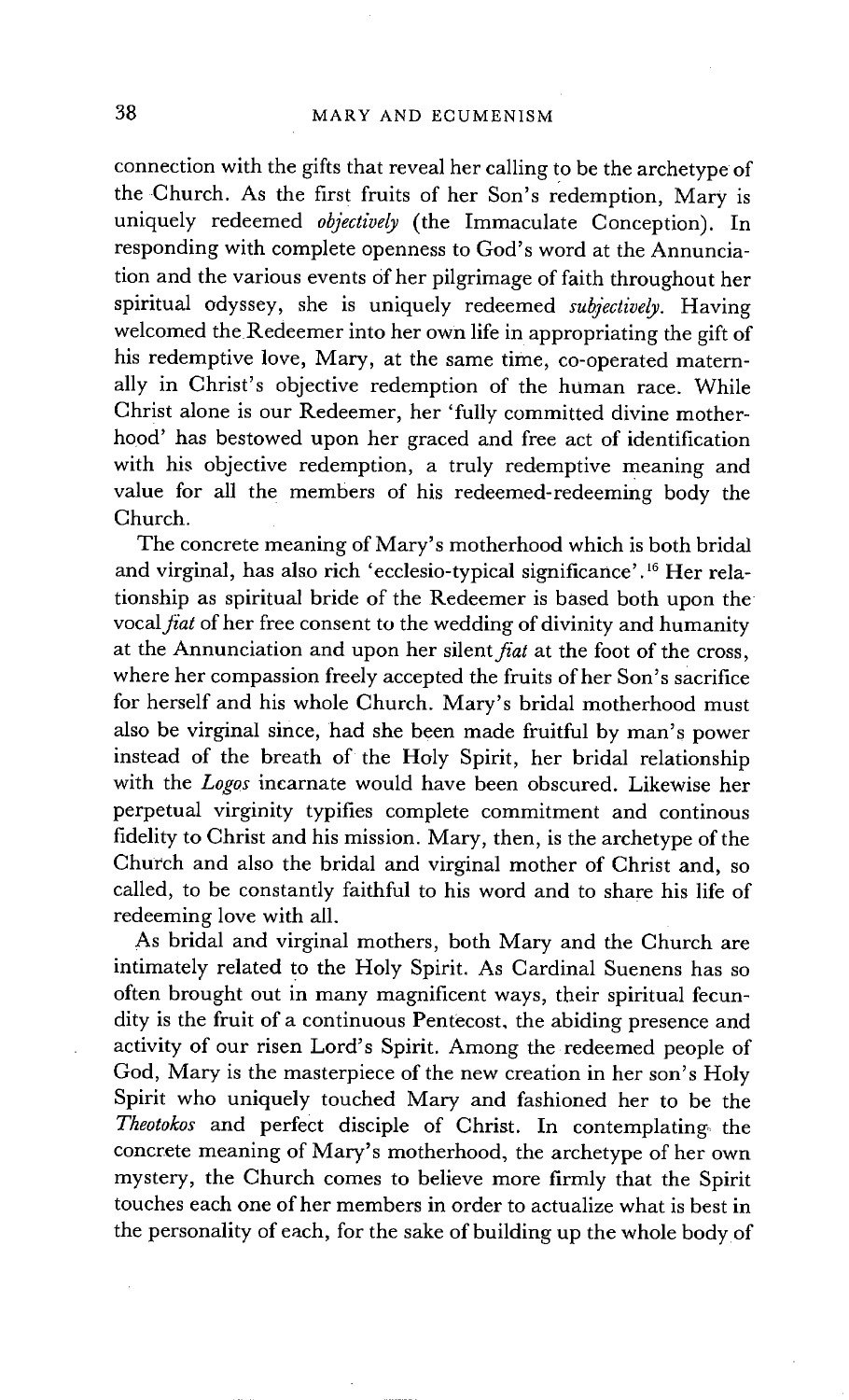Christ in love. Mary is the exemplar of what the Church is called to be, and to become, in all her members as the *pleroma* of grace and glory (the Assumption).

## *Spiritual and ecumenical significance of Theotokos today*

By way of giving some anthropological guidelines for devotion to our Lady, Pope Paul VI taught: 'she is worthy of imitation because she was the first and the most perfect of Christ's disciples. All of this has a permanent and universal exemplary value'.17 She exemplifies every christian virtue. 18 This does not mean, however, that Mary is a blueprint model for the contemporary Christian to mimic. On the contrary we must prayerfully penetrate to the perennial relevance of her faith, hope, love, obedience, courage, fidelity, and concern. And, although her example is universal for all the redeemed members of her Son's Church, Mary does seem to have a special message for the contemporary christian woman. Concerning this Paul VI observed:

**• . .** the modern woman, anxious to participate with decision-making power in the affairs of the community, will contemplate with intimate joy Mary who, taken into dialogue with God, gives her active and responsible consent, not to the solution of a contingent problem, but to that 'event of world importance', as the Incarnation of the Word has been rightly called.<sup>19</sup>

If we are receptive to the enlightenments and inspirations of her son's Holy Spirit, the spiritual significance of the concrete meaning of Mary's motherhood will become clearer to each one of us. The year of 1981 marks the sixteenth centenary of Constantinople I (A.D. 381), the ecumenical council which defined the divinity of the third person of the Blessed Trinity. How fitting that we be especially aware of the Holy Spirit's central place in our spiritual lives.

The christocentric and ecclesio-typical interpretation of the *Theotokos* as the main marian idea is indeed ecumenically significant for several reasons. First, it reflects the faith of the scriptures and of the patristic tradition in the *undivided* Church, the common patrimony of all the christian churches and ecclesial communities today. Secondly, it moves away from a 'privilege-centred' towards a 'sharing-oriented' mariology which speaks more about the concrete meaning of her motherhood as an example of the complete christian disciple than about gifts and privileges which do not appear to have much connection with Christ or us. Finally, the *Theotokos,* rightly